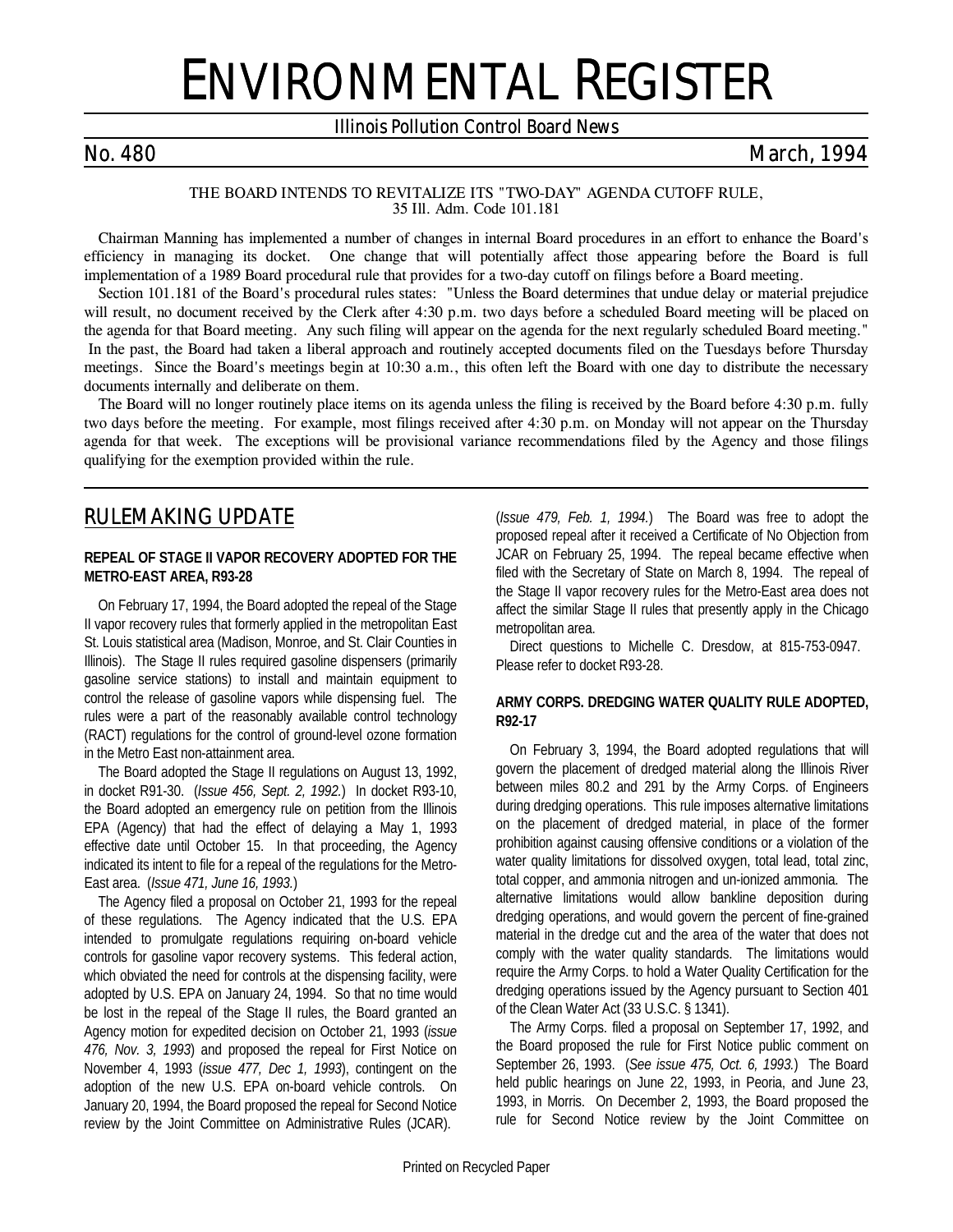Administrative Rules (JCAR). The Board issued a supplemental opinion on December 16, 1993, in which it considered an additional public comment filed without changing the language of the proposed rule. The Board was free to adopt the rule after receiving a Certificate of No Objection from JCAR on January 14, 1994. The rule became effective when filed with the Secretary of State on February 14, 1994.

Direct questions to Michelle C. Dresdow, at 815-753-0947. Please refer to docket R92-17.

### **CORRECTIONS TO THE NEW SOURCE REVIEW RULES PROPOSED FOR SECOND NOTICE, R93-26**

On February 17, 1994, the Board proposed corrective amendments to the new source review rules for Second Notice review by the Joint Committee on Administrative review (JCAR). The Board took this action under docket number R93-26, *Amendments to the New Source Review Rules, 35 Ill. Adm. Code 203*. These proposed amendments would correct a typographical error made in an earlier proceeding.

The Board adopted the new source review rules on April 22, 1993, under docket number R92-21. (*Issue 470, May 19, 1993.*) The Agency filed a motion, on October 1, 1993, requesting that the Board request a Certification of Correction to the adopted rules from the Joint Committee on Administrative Rules. The Agency stated that the failure to properly underline and strikeout text in its original proposal resulted in an error in Section 203.209(a)(4): emissions of particulate matter are significant if they exceed 25 tons per year (tpy), rather than 15 tpy. The Illinois Steel Group, a trade association, disagreed, stating that the error was substantive in nature, and that it deprived the public of the opportunity to comment on the intended change.

Although the Board agreed with the Agency that the error must be corrected as soon as possible, it did not want to appear to make a substantive amendment using the expedited correction process of Section 5-85 of the Administrative Procedure Act. For this reason, the Board chose to open a new docket on October 7, 1993 under Section 28.2 of the Environmental Protection Act. (*Issue 476, Nov. 3, 1993.*)

The Board held public hearings on the proposed amend-

ments on December 8, 1993 and January 27, 1994. The Board has since submitted the proposed amendments for review by JCAR. The Board will be free to adopt the proposed amendments after it receives a Certificate of No Objection from JCAR or 45 days after JCAR received the proposed amendments, whichever comes first.

Direct questions to Marie E. Tipsord, at 312-814-4925 or 618- 498-9803. Please refer to docket R93-26.

### **DEADLINE EXTENDED IN CONTINGENCY PLAN UPDATE, R92- 18**

On February 3, 1994, the Board entered an order that will have the effect of extending the deadline in the R92-18, contingency plan update docket. This extension follows earlier extensions of March 25, 1993 and August 5, 1993. (*Issues 468, Apr. 7, 1993 & 474, Sept. 8, 1993*).

The R92-18 docket would update the Illinois contingency plan regulations of 35 Ill. Adm. Code 750 to correspond with federal revisions to 40 CFR 300, the U.S. EPA contingency plan rules. The Board originally adopted Part 750 on July 16, 1984. These rules were last amended to correspond with federal amendments on June 24, 1985. Although U.S. EPA has since amended the corresponding federal regulations, the Board again delayed the proceeding at the request of the Illinois EPA. The Agency asserts that it is seeking legislative action in the present session of the General Assembly that will amend or repeal the mandate of Section 22.7 of the Act, which presently requires the Board to adopt and update these regulations.

Direct questions to Musette H. Vogel, at 217-524-8509. Please refer to docket R92-18.

### **BOARD EXTENDS DEADLINE IN PRETREATMENT UPDATE, R93-20**

On February 3, 1994, the Board entered an order that extended the deadline of the wastewater pretreatment regulations docket, R93-20, until March 17, 1994. The Board did this to gain further time to decide what to do about the February 19, 1993 amendments to the federal sewage sludge management regulations.

Illinois does not have a counterpart program to the federal sludge rules, but we do have a wastewater pretreatment program. The federal sludge amendments had an impact on the federal wastewater pretreatment program, the body of regulations from which the Illinois pretreatment program derives. The federal pretreatment amendments, made as a segment of the federal sludge program, presented the Board with issues relating to whether it should proceed to adopt elements of a federal program for which Illinois has no regulatory counterpart. The Board intended to use the short delay to determine what further actions to undertake.

Direct questions to Elizabeth S. Harvey, at 312-814-6921. Please refer to docket R93-20.

# *APPELLATE UPDATE*

**SUPREME COURT OVERTURNS THIRD DISTRICT DETERMINATION THAT INDIVIDUAL WASTE**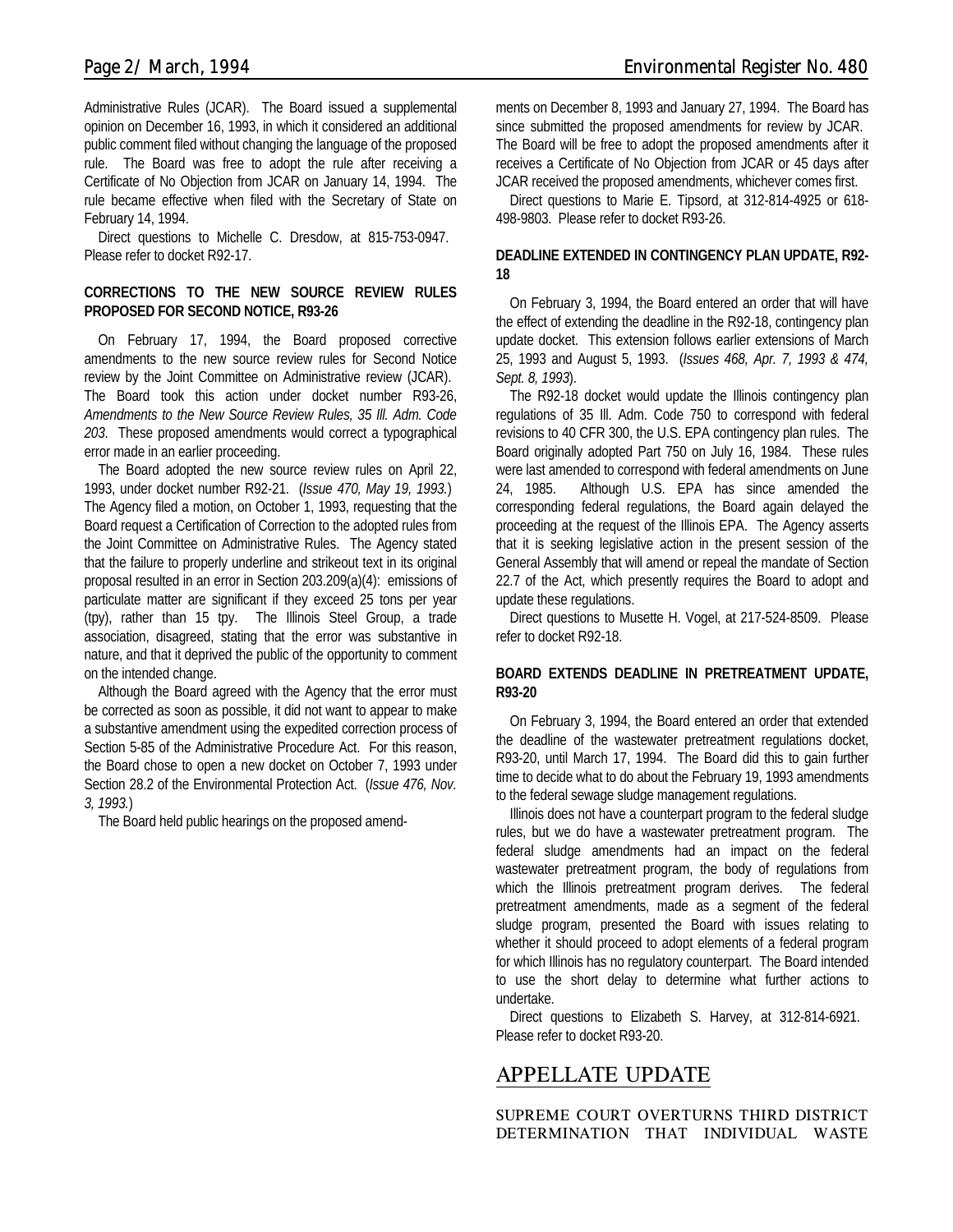#### **GENERATORS MUST OBTAIN §39(h) AUTHORIZATIONS FOR DISPOSAL**

The Illinois Supreme Court recently reversed an Illinois Appellate Court decision and confirmed the Board's dismissal of a citizen's land enforcement complaint in Envirite Corp. v. EPA (Feb. 17, 1994), No. 75060, rev'g Envirite Corp. v. Pollution Control Board (3d Dist. 1993), 239 Ill. App. 3d 1004, 607 N.E.2d 302. Interpreting Section 39(h) of the Environmental Protection Act as amended while the appeal was pending before the Supreme Court, the Court held that the last waste treater is the generator for the purposes of authorization for deposit at a facility. Thus, the Court reversed the appellate court's determination that the General Assembly intended the authorization provision to apply to the initial generator of the waste.

In Envirite Corp. v. Peoria Disposal Corp. (Dec. 19, 1991), PCB 91-152, the complaint alleged that the respondent, Peoria Disposal Co. (PDC), violated the Environmental Protection Act because it disposed of hazardous wastes in its landfill without PDC, as the generator having first obtained authorization from the Agency for landfill disposal. (The complainant, Envirite Corp., was a competitor of PDC in treating the wastes at issue.) Section 39(h) of the Act requires that the generator of hazardous waste and the disposal site owner must obtain authorization from the Agency for the deposit of each specific hazardous waste stream.

In granting summary judgment, the Board held that PDC was the generator of the wastes for the purposes of the Act because PDC mixed and treated the wastes from various generators prior to disposal. Thus, the generator for the purposes of Section 39(h) was PDC, not the generator from whom PDC had received the unblended, untreated wastes, and PDC had the necessary Agency authorization for this blended and treated wastestream.

In reversing the Board, the Third District appellate court looked to the legislative intent and held, as to the dismissal of the complaint against PDC, that the original industrial producer of a hazardous waste is a "generator" for the purposes of Section 39(h), even where the disposal site owner and operator treated the waste prior to disposal. Hence, according to the court, the original producer of the waste is required to obtain Section 39(h) authorization for disposal from the IEPA. (*See issue 464, Feb. 3, 1993.*)

The Supreme Court began its analysis by noting that the General Assembly had amended Section 39(h) subsequent to the Third District's decision and while the appeal was pending before the Supreme Court. The Court noted that where vested rights are not involved, the reviewing court should follow the law as it exists at the time of its decision, not the law as it stood earlier. Concluding that there was no vested right "in the continuance of a law", the Court gave effect to the intervening amendments. The language added by the General Assembly clearly stated that the generator is the person who treats the waste prior to disposal, so PDC would be the generator of the wastes for the purposes of Section 39(h) authorization. The Supreme Court concluded that where a statute is clear, a court should apply its clear and unambiguous language.

# *FINAL ACTIONS - February 3, 1994 BOARD MEETING*

- 93-121 Gunite Corporation v. EPA The Board granted voluntary dismissal of this land permit appeal involving a Winnebago County facility.
- 93-162 Wilmer Brockman, Jr. and First Midwest Bank of Joliet as Trustee Under Trust No. 757 - The Board affirmed the Agency's denial of a permit to temporarily suspend waste acceptance by the petitioners involving a LaSalle County facility.
- 93-174 Applied Composites Corporation v. EPA The Board granted voluntary dismissal of this air permit appeal involving a Kane County facility.
- 93-247 Valerie Johnson, Michael Brenston, Cheryl Johnson, People for Community Recovery, Inc. v. Emergency Preparedness & Disaster Services, Chicago Fire Department, and City

of Chicago, a municipal corporation - The Board granted respondents' motion to dismiss this citizens' enforcement action against a Cook County facility for their failure to provide information submitted under certain provisions of the federal Emergency Planning and Community Rights to Know Act (EPCRA) for lack of jurisdiction because the Environmental Protection Act did not fully incorporate the federal requirements.

93-256 People of the State of Illinois v. Greif Brothers, Inc. - The Board accepted a stipulation and settlement agreement filed by the parties in this air enforcement action against a Cook County facility and ordered the respondent to pay a civil penalty of \$41,500.00 and cease and desist from further violation. Board Member J. Theodore Meyer concurred.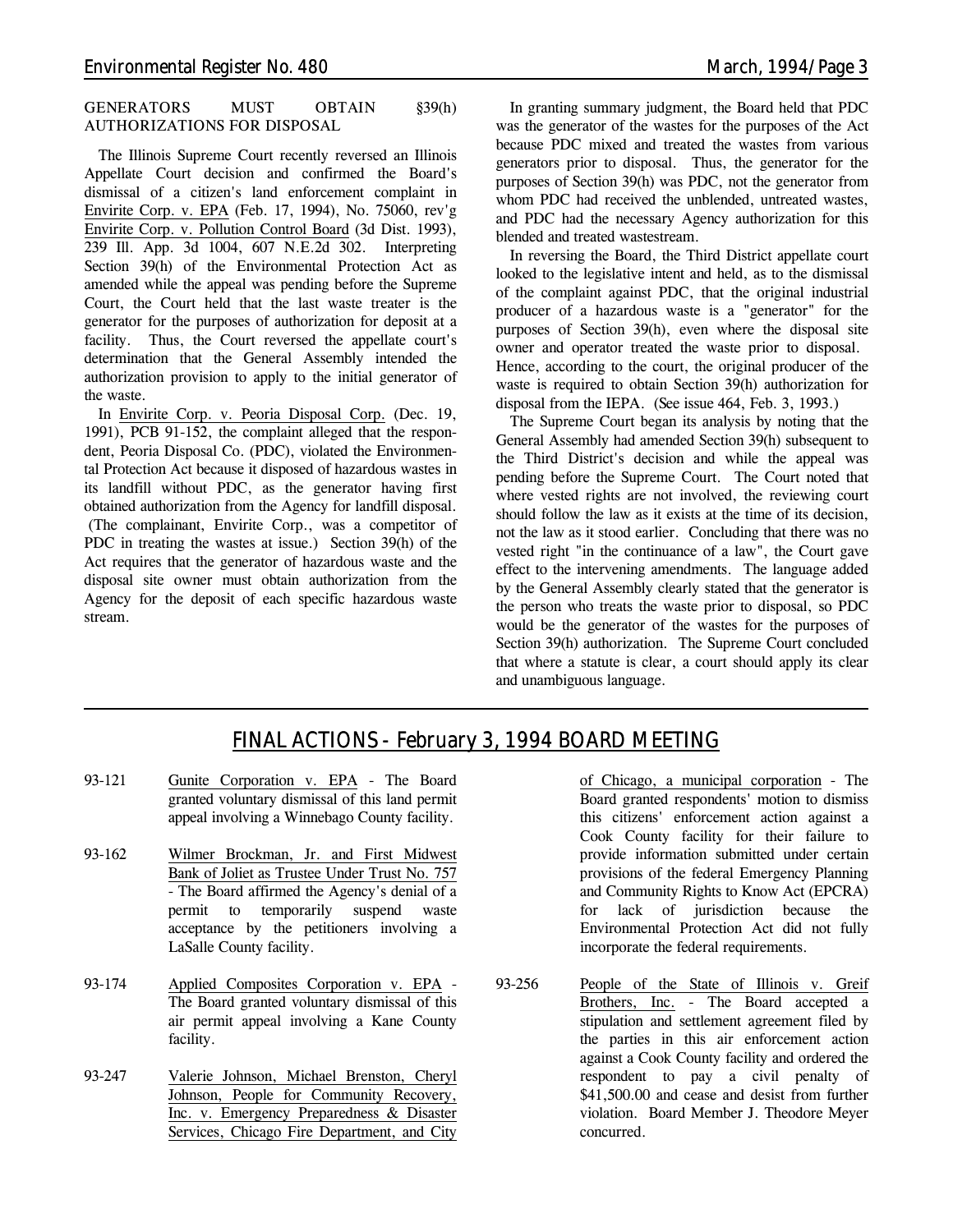- 93-259 People of the State of Illinois v. World's Finest Chocolate, Inc. - The Board accepted a stipulation and settlement agreement filed by the parties in this air enforcement action against a Cook County facility and ordered the respondent to pay a civil penalty of \$8,000.00 and cease and desist from further violation.
- 93-262 People of the State of Illinois v. Koch Fuels, Inc., d/b/a Koch Materials Company - The Board accepted a stipulation and settlement agreement filed by the parties in this Emergency Planning and Community Rights to Know Act (EPCRA) enforcement action against a Cook County facility and ordered the respondent to pay a civil penalty of \$2,600.00 and cease and desist from further violation. Board Member J. Theodore Meyer concurred.
- 93-263 People of the State of Illinois v. United Globe Nippon, Inc. - The Board accepted a stipulation and settlement agreement filed by the parties in this air enforcement action against a Cook County facility and ordered the respondent to pay a civil penalty of \$10,000.00 and cease and desist from further violation. Board Member J. Theodore Meyer concurred.
- 94-23 Greater Rockford Airport Authority v. EPA The Board granted voluntary dismissal of this land permit appeal involving a Winnebago County facility.
- 94-48 Shell Oil Company v. EPA Upon receipt of an Agency recommendation, the Board

granted the petitioner a 45-day extension of previous provisional variances granted in PCB 93-208 and PCB 94-11, extending the Stage II vapor recovery requirements for and additional 45 days for eighty-nine facilities located in Cook, DuPage, Will, Lake, Mc-Henry, and Kane Counties.

- 94-50 The Finishing Company v. EPA Upon receipt of an Agency recommendation, the Board granted the petitioner a 30-day provisional variance from the 90-day limitation on accumulation of hazardous wastes at its Cook County facility.
- AC 93-6 Sangamon County v. Ruth Ann Sheppard and Steve Sheppard - The Board ordered the respondents to pay hearing costs in the amount of \$1,088.35.
- AC 93-64 IEPA v. Otto L. Myles The Board entered a default order finding the respondent had violated Section  $21(p)(1)$  and  $21(p)(3)$  of the Act at its Clark County facility and ordered the respondent to pay a civil penalty of \$1,000.00.
- AC 94-1 IEPA v. Elmer Meints The Board granted the Agency's motion to dismiss this administrative citation against a Livingston County.
- R92-17 In the Matter of: Petition of the U.S. Army Engineer District, Rock Island, for a Dredged Material Placement Regulation Applicable to the Illinois River/Waterway Between LaGrange Lock and Dam (Mile 80.2) and Lockport Lock (Mile 291): 35 Ill. Adm. Code 303.400 - *See Rulemaking Update.*

# *NEW CASES - February 3, 1994 BOARD MEETING*

- 93-232 David Geuther and Fehr-Graham & Associates (Dave's Standard Service) v. EPA - The Board accepted this underground storage tank reimbursement determination appeal involving a LaSalle County facility for hearing.
- 93-246 City of Elgin v. EPA The Board accepted an amended petition for hearing in this underground storage tank reimbursement determination appeal involving a Kane County facility.
- 93-247 Valerie Johnson, Michael Brenston, Cheryl Johnson, People for Community Recovery,

Inc. v. Emergency Preparedness & Disaster Services, Chicago Fire Department, and City of Chicago, a municipal corporation - *See Final Actions.*

- 93-260 Glenbard Wastewater Authority v. EPA The Board accepted an amended petition in this water variance proceeding involving a DuPage County facility for hearing.
- 94-25 Shell Oil Company v. County of DuPage and the IEPA - The Board accepted this water well setback exception petition involving a DuPage County facility for hearing.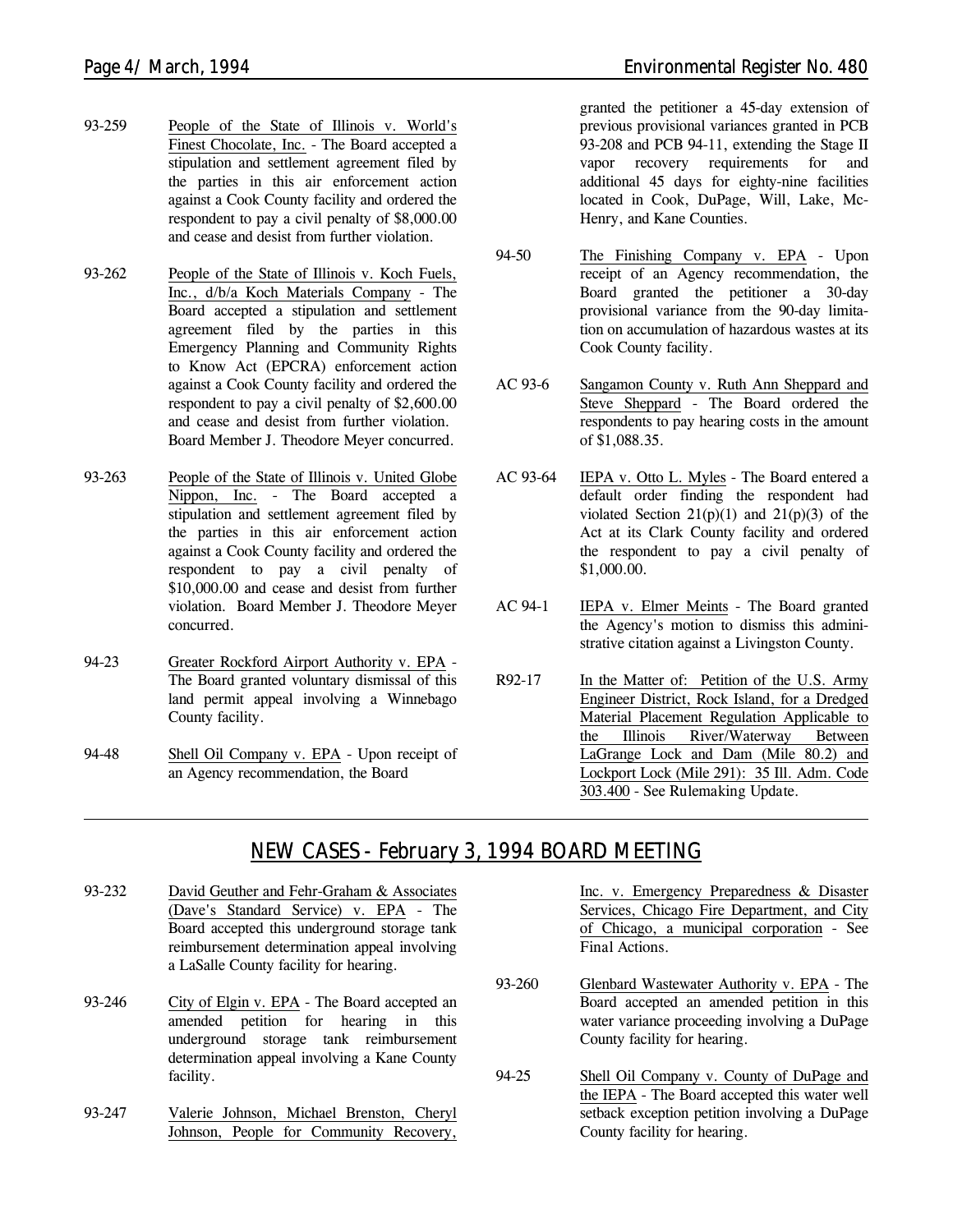- 94-42 Madison Group 90 v. Office of the Illinois State Fire Marshal - The Board accepted this underground storage tank reimbursement appeal involving a Cook County facility for hearing.
- 94-43 American Tree Service, Inc. v. EPA The Board accepted for hearing this open burning permit appeal involving a Sangamon County facility.
- 94-44 Concerned Citizens For a Better Environment v. City of Havana and Southwest Energy Corporation - The Board accepted this third party appeal of a City of Havana local siting approval for a proposed Mason County regional pollution control facility (municipal solid waste incinerator) for hearing.
- 94-45 Metropolitan Airport Authority of Rock Island County v. Office of the Illinois State Fire Marshal - The Board accepted this underground storage tank reimbursement appeal involving a Rock Island County facility for hearing.
- 94-46 Benet Academy v. Office of the Illinois State Fire Marshal - The Board accepted this underground storage tank reimbursement appeal involving a DuPage County facility for hearing.
- 94-47 Dart Container Corporation of Illinois v. EPA - The Board accepted this underground

storage tank reimbursement appeal involving a Kane County facility for hearing.

- 94-48 Shell Oil Company v. EPA *See Final Actions.*
- 94-49 Ted Horton Chevrolet-Oldsmobile-Geo, Inc. v. EPA - The Board accepted this underground storage tank reimbursement appeal involving a Cook County facility for hearing.
- 94-50 The Finishing Company v. EPA *See Final Actions.*
- 94-51 Rodney B. Nelson, III, M.D. v. Kane County, Kane County Board, and Waste Management of Illinois - The Board held this third party appeal of local approval of siting for a proposed Kane County regional pollution control facility.
- 94-52 People of the State of Illinois v. Jays Foods, Inc. - The Board recieved an air enforcement complaint against a Cook County facility.
- 94-53 David Geuther and Fehr-Graham & Associates (Dave's Stand Service) v. EPA - The Board construed petitioner's motion to supplement its appeal in PCB 93-232 as a new petition and accepted this underground storage tank reimbursement determination appeal involving a LaSalle County facility for hearing.

# *FINAL ACTIONS - February 17, 1994 BOARD MEETING*

- 92-205 Douglas Furniture of California v. EPA The Board granted voluntary dismissal of this air permit appeal involving a Cook County facility.
- 93-60 Industrial Salvage Inc. and John Prior v. EPA - The Board affirmed the Agency's denial of prior conduct certification to John Prior and a supplemental operating permit to Industrial Salvage, Inc. and John Prior in this land permit appeal involving a Marion County facility. (Consolidated with PCB 93-61.)
- 93-61 Industrial Salvage Inc. and John Prior v. EPA - *See PCB 93-60.* (Consolidated with PCB 93- 60.)
- 93-118 People of the State of Illinois v. Marsco Manufacturing Co. - The Board accepted a stipulation and settlement agreement in this air enforcement action against a Cook County facility and ordered the respondent to pay a civil penalty of \$25,000.00 and cease and desist from further violation. Board Member J. Theodore Meyer concurred.
- 93-233 Enviropur Waste Refining and Technology, Inc. v. EPA - The Board granted voluntary dismissal of this land permit appeal involving a Cook County facility.
- 94-16 People of the State of Illinois v. Central Illinois Public Service (Newton Unit #1 and #2) - The Board accepted a stipulation and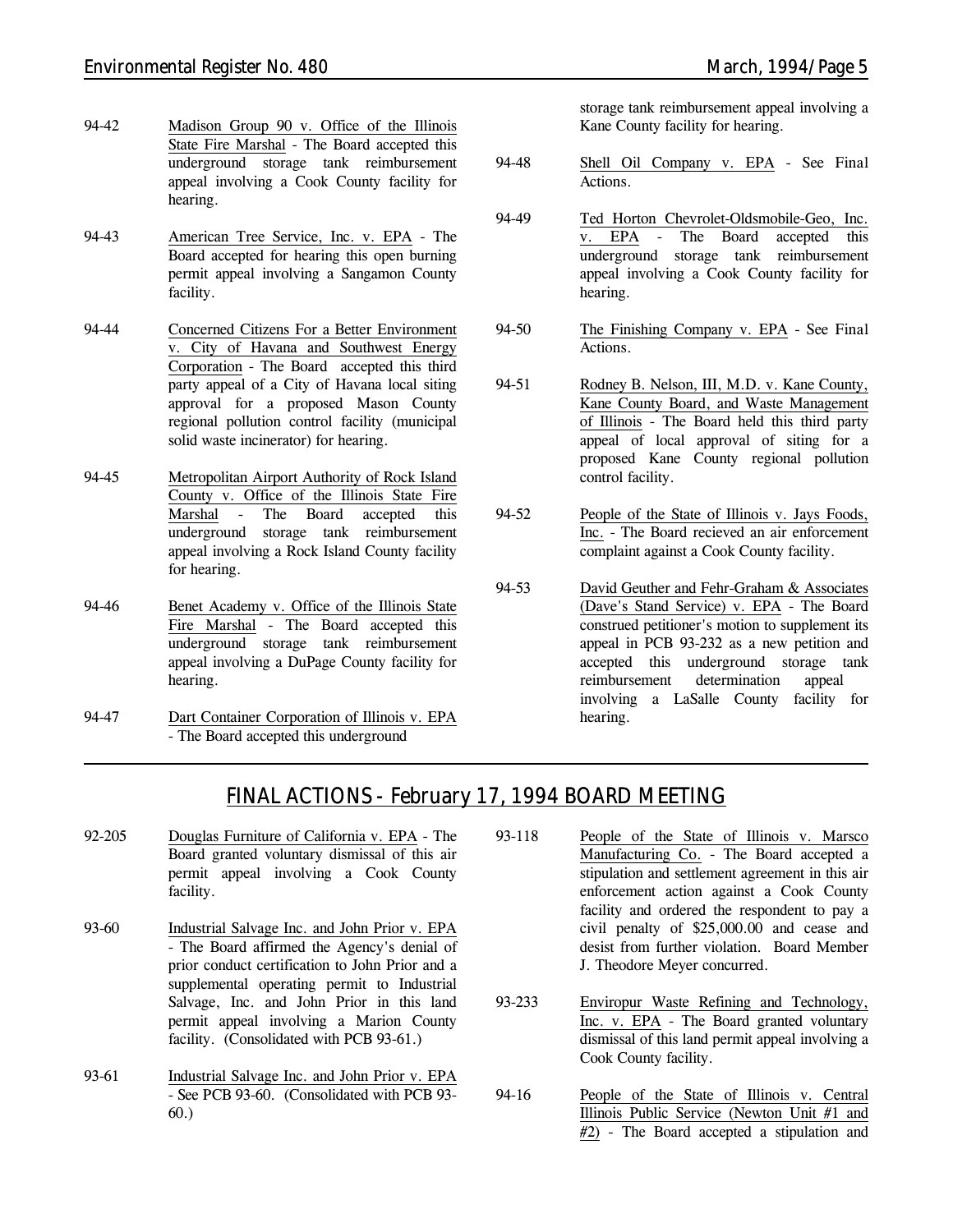settlement agreement in this air enforcement action against a Jasper County facility and ordered the respondent to pay a civil penalty of \$40,000.00 and cease and desist from further violation. Board Member J. Theodore Meyer concurred.

- 94-17 People of the State of Illinois v. Olin Corporation - The Board accepted a stipulation and settlement agreement in this air enforcement action against a Madison County facility and ordered the respondent to pay a civil penalty of \$25,000.00 and cease and desist from further violation. Board Member J. Theodore Meyer concurred.
- 94-20 People of the State of Illinois v. Gerald V. Johnson d/b/a Jerry's - The Board accepted a stipulation and settlement agreement in this air enforcement action against a Ogle County facility and ordered the respondent to pay a civil penalty of \$1,500.00 and cease and desist from further violation. Board Member J. Theodore Meyer concurred.
- 94-24 North Shore School District #112 (Braeside Elementary School) v. Officer of the Illinois State Fire Marshal - The Board granted voluntary dismissal of this underground storage tank reimbursement appeal involving a Lake County facility.
- 94-39 People of the State of Illinois v. Top Disposal Service, Inc. - The Board accepted a stipulation and settlement agreement in this air enforcement action against a Cook County facility and ordered the respondent to pay a civil penalty of \$4,000.00 and cease and desist from further violation. Board Member J. Theodore Meyer concurred.
- 94-62 Smith Oil Company v. EPA Upon receipt of an Agency recommendation, the Board granted the petitioner a 45-day extension of its previous provisional variances granted in PCB 94-30, delaying the deadline for compliance with the Stage II vapor recovery requirements for an additional 45 days for its Will County facility.
- 94-63 T.M.L. Associates, Inc. v. EPA Upon receipt of an Agency recommendation, the Board granted the petitioner a 45-day extension of its previous provisional variances granted in PCB 93-224 and PCB 93-254, delaying the deadline for compliance with the Stage II vapor recovery requirements for an

additional 45 days for its Kane County facility.

- 94-64 Mobil Oil Corporation v. EPA Upon receipt of an Agency recommendation, the Board granted the petitioner a 45-day extension of its previous provisional variances granted in PCB 93-199, PCB 93-212, PCB 94-4, PCB 94-8, and PCB 94-36, delaying the deadline for compliance with the Stage II vapor recovery requirements for an additional 45 days for seventy-four of its facilities in Cook, DuPage, Lake, Kendall and Will Counties.
- 94-65 Hertz Corporation v. EPA Upon receipt of an Agency recommendation, the Board granted the petitioner a 45-day extension of its previous provisional variances granted in PCB 93-217 and PCB 93-251, delaying the deadline for compliance with the Stage II vapor recovery requirements for an additional 45 days for its Cook County facility.
- 94-66 State Oil Company v. EPA Upon receipt of an Agency recommendation, the Board granted the petitioner a 45-day extension of its previous provisional variances granted in PCB 93-198 and PCB 94-6, delaying the deadline for compliance with the Stage II vapor recovery requirements for an additional 45 days for fifteen of its facilities in Cook, Lake, McHenry, DuPage, and Kendall Counties.
- 94-67 Delta Sonic Carwash Systems, Inc. v. EPA Upon receipt of an Agency recommendation, the Board granted the petitioner a 45-day extension of its previous provisional variances granted in PCB 93-218 and PCB 94-7, delaying the deadline for compliance with the Stage II vapor recovery requirements for an additional 45 days for its Cook County facility.
- 94-68 Graham C-Stores Company v. EPA Upon receipt of an Agency recommendation, the Board granted the petitioner a 45-day extension of its previous provisional variances granted in PCB 93-237, delaying the deadline for compliance with the Stage II vapor recovery requirements for an additional 45 days for five of its facilities in Cook and Lake Counties.
- 94-69 Marathon Oil Company v. EPA Upon receipt of an Agency recommendation, the Board granted the petitioner a 45-day extension of its previous provisional variances granted in PCB 93-208 and PCB 94-11,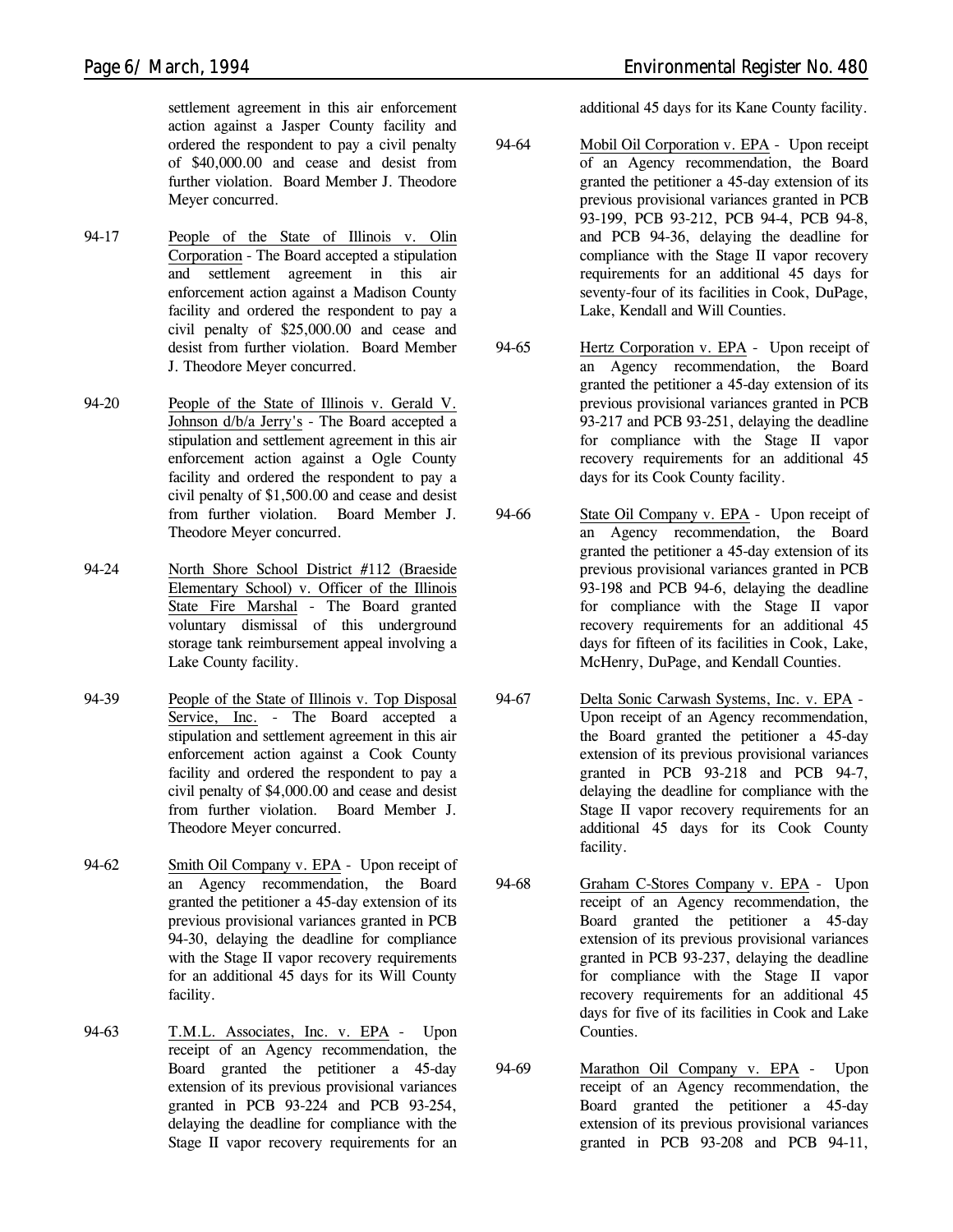delaying the deadline for compliance with the Stage II vapor recovery requirements for an additional 45 days for seven of its facilities in Cook, Kane, McHenry, and Will Counties.

- 94-70 Amoco Oil Company v. EPA Upon receipt of an Agency recommendation, the Board granted the petitioner a 30-day provisional variance from the 90-day limitation on accumulation of hazardous wastes at its Cook County facility.
- 94-71 Warner Lambert Company v. EPA Upon receipt of an Agency recommendation, the Board granted the petitioner a 30-day provisional variance from the 90-day limitation on accumulation of hazardous wastes at its Winnebago County facility.
- AC 93-36 Illinois Environmental Protection Agency v. Royanne Grooms and Randy Rowe - The Board vacated its October 7, 1993 default order and granted voluntary dismissal of this administrative citation against LaSalle County respondents.
- AC 93-65 Illinois Environmental Protection Agency v. Gallatin National Company - The Board entered a default order, finding the respondent had violated Sections  $21(0)(5)$  and  $21(0)(11)$  of the Act at its Fulton County facility, and ordered the respondent to pay a civil penalty

of \$1,000.00.

- AC 93-66 Illinois Environmental Protection Agency v. Orville Bartels - The Board entered a default order, finding the respondent had violated Section  $21(p)(1)$  of the Act at its Cass County facility, and ordered the respondent to pay a civil penalty of \$500.00.
- AC 94-2 Sangamon County v. Lillie Moreland The Board entered a default order, finding the respondent had violated Section 21(p)(1) and  $21(p)(3)$  of the Act at its Sangamon County facility, and ordered the respondent to pay a civil penalty of \$1,000.00.
- AS 92-8 In the Matter of: Petition of Cabot Corporation for an Adjusted Standard from 35 Ill. Adm. code 738.Subpart B - The Board granted the petitioner an adjusted standard from the requirements of 35 Ill. Adm. Code 738.Subpart B for two underground injection wells at its Douglas County facility, subject to conditions.
- AS 93-7 In the Matter of: Petition of Keystone Steel and Wire Company for an Adjusted Standard from 35 Ill. Adm. Code 721.132 - The Board granted the petitioner an adjusted standard, subject to conditions, that delists treated sediment from its Peoria County facility as a listed RCRA hazardous waste.

# *NEW CASES - February 17, 1994 BOARD MEETING*

- 94-51 Rodney B. Nelson, III, M.D. v. Kane County, Kane County Board, and Waste Management of Illinois, Inc. - The Board accepted this third party appeal of local approval of siting for a proposed Kane County regional pollution control facility (recycling and solid waste disposal facility) for hearing. (Consolidated with PCB 94-58 on motion of the Board.)
- 94-54 Central Illinois Public Service Company (Newton Power Station v. EPA - The Board accepted this NPDES permit appeal involving a Jasper County facility for hearing.
- 94-55 Myrtle Landwehrmeier v. EPA The Board accepted this underground storage tank reimbursement appeal involving a Madison County facility for hearing.
- 94-56 People of the State of Illinois v. Land O'Frost,

Inc. -The Board received a complaint in this air enforcement action against a Cook County facility, together with a proposed stipulation and settlement agreement and an agreed motion to request relief from hearing the requirement, so the Board ordered publication of the required newspaper notice.

- 94-57 Central Illinois Public Service Company (Coffeen Power Station) v. EPA - The Board accepted this NPDES permit appeal involving a Montgomery County facility for hearing.
- 94-58 City of Geneva v. Waste Management of Illinois, Inc. and County Board, County of Kane - *See PCB 94-51.* (Consolidated with PCB 94-51.)
- 94-59 People of the State of Illinois v. Acme Barrel Company, Inc. - Upon receipt of proposed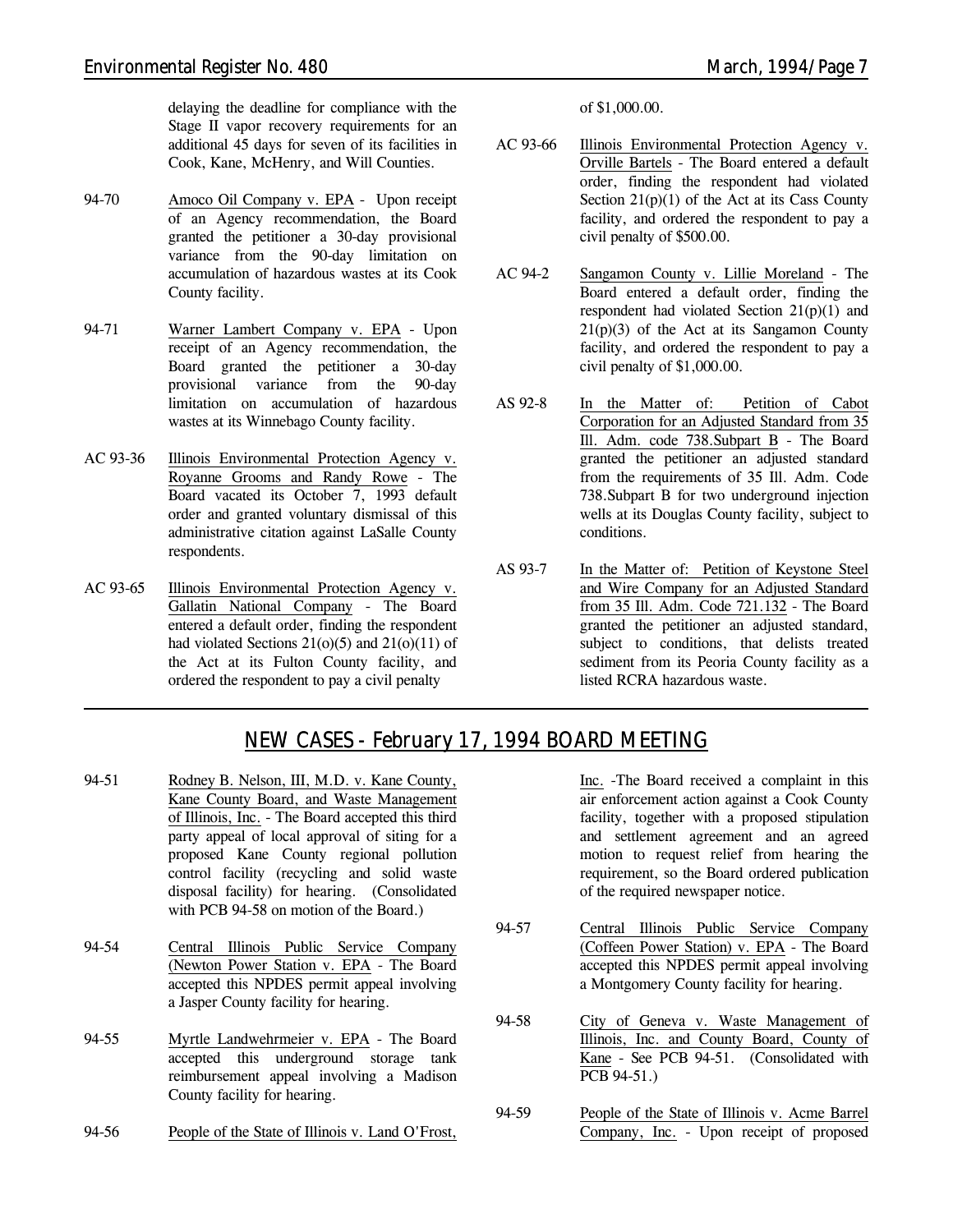stipulation and settlement agreement and an agreed motion to request relief from hearing the requirement in this air enforcement action against a Cook County facility, the Board ordered publication of the required newspaper notice.

- 94-60 Mobil Oil Corporation v. EPA The Board accepted this air variance proceeding involving facilities in Cook, DuPage, Lake, Kendall, and Will Counties for hearing and granted the petitioner's motion for expedited review.
- 94-61 Produce Wagon, Inc. v. EPA The Board accepted this underground storage tank reimbursement appeal involving a Sangamon County facility for hearing.
- 94-62 Smith Oil Company v. EPA *See Final Actions.*
- 94-63 T.M.L. Associates, Inc. v. EPA *See Final*

*Actions.*

- 94-64 Mobil Oil Corporation v. EPA *See Final Actions.*
- 94-65 Hertz Corporation v. EPA *See Final Actions.*
- 94-66 State Oil Company v. EPA *See Final Actions.*
- 94-67 Delta Sonic Carwash Systems, Inc. v. EPA *See Final Actions.*
- 94-68 Graham C-Stores Company v. EPA *See Final Actions.*
- 94-69 Marathon Oil Company v. EPA *See Final Actions.*
- 94-70 Amoco Oil Company v. EPA *See Final Actions.*
- 94-71 Warner Lambert Company v. EPA *See Final Actions.*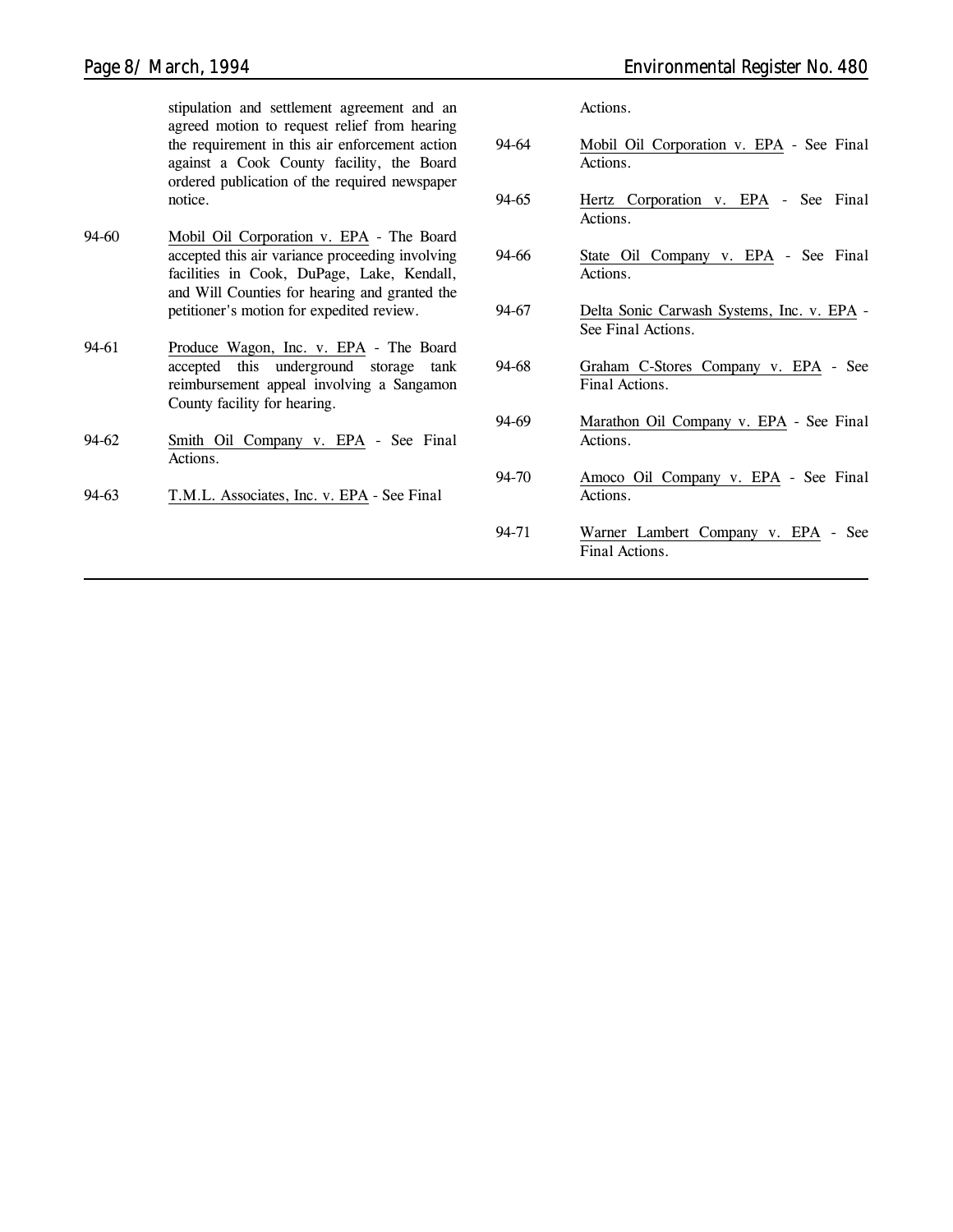# *CALENDAR OF HEARINGS*

All hearings held by the Board are open to the public. All Pollution Control Board Meetings (highlighted) are open to the public but public participation is generally not allowed. Times and locations are subject to cancellation and rescheduling without notice. Confirmation of hearing dates and times is available from the Clerk of the Board at 312-814-6931.

| March 1<br>1:30 p.m.     | AS 92-13<br>Air                      | In the Matter of: Petition of Alumax, Inc. for Adjusted Standard from 35 Ill. Adm.<br>Code 218 - Grundy County Courthouse, County Board Room No. 16, 111 East<br>Washington Street, Morris.                                             |  |
|--------------------------|--------------------------------------|-----------------------------------------------------------------------------------------------------------------------------------------------------------------------------------------------------------------------------------------|--|
| March 1<br>$9:30$ a.m.   | PCB 94-19<br>$L-S-R$ , 3d $P$        | Michael Turlek, Lillian Smejkal, and John Lathrop v. Village of Summit and West<br>Suburban Recycling and Energy Center, Inc. - American Legion Hall, 6050 South<br>Harlem, Summit. (Consolidated with PCB 94-21 and PCB 94-22.)        |  |
| March 2<br>$10:00$ a.m.  | AC 93-30<br>AC                       | Sangamon County v. The Illinois National Bank of Springfield, n.k.a. First of America<br>Trust Company, Trust No. 894-6418-002, and Ray Landers - Illinois Pollution Control<br>Board, Suite 402, 600 South Second Street, Springfield. |  |
| March 3<br>$10:30$ a.m.  |                                      | Pollution Control Board Meeting, James R. Thompson Center, 100 W. Randolph<br>St., Conference Room 9-040, Chicago                                                                                                                       |  |
| March 11<br>$9:00$ a.m.  | AC 93-45<br>AC                       | Montgomery County v. Rita Hefley - Montgomery County Courthouse, County Board<br>Room, Third Floor, Hillsboro.                                                                                                                          |  |
| March 17<br>$10:30$ a.m. |                                      | Pollution Control Board Meeting, James R. Thompson Center, 100 W. Randolph<br>St., Conference Room 9-040, Chicago                                                                                                                       |  |
| March 25<br>1:00 p.m.    | AS 91-9<br>Water                     | In the Matter of: Petition of the City of East Moline and the IEPA for Adjusted<br>Standard from 35 Ill. Adm. Code 304 - American Legion Post No. 227, 829 16th<br>Street, East Moline.                                                 |  |
| March 28<br>$10:00$ a.m. | PCB 93-260<br>W-V, NPDES             | Glenbard Wastewater Authority v. EPA - Glen Ellyn Civic Center, 535 Duane Street,<br>Glen Ellyn.                                                                                                                                        |  |
| March 31<br>10:30 a.m.   |                                      | Pollution Control Board Meeting, James R. Thompson Center, 100 W. Randolph<br>St., Conference Room 9-040, Chicago                                                                                                                       |  |
| April 5<br>10:30 a.m.    | <b>PCB 94-60</b><br>$A-V$            | Mobil Oil Corporation v. EPA - James R. Thompson Center, Suite 11-500, 100 West<br>Randolph Street, Chicago.                                                                                                                            |  |
| April 6<br>$10:00$ a.m.  | <b>PCB 94-44</b><br>$L-S-R$ , 3d $P$ | Concerned Citizens for a Better Environment v. City of Havana and Southwest Energy<br>Corporation - Mason County Courthouse, Courtroom #1, 100 North Broadway,<br>Havana.                                                               |  |
| April 8<br>10:00 a.m.    | PCB 94-55<br><b>UST-FRD</b>          | Myrtle Landwehrmeier v. EPA - Granite City Hall, Mayor's Conference Room, 2nd<br>Floor, 2000 Edison Avenue, Granite City.                                                                                                               |  |
| April 12<br>10:00 a.m.   | PCB 91-11<br>P-A, RCRA               | Burlington Northern Railroad Company v. EPA - Knox County Courthouse, 200 South<br>Cherry Street, Galesburg.                                                                                                                            |  |
| April 12<br>10:00 a.m.   | PCB 93-122<br>UST-FRD                | EMRO Marketing Company v. EPA - College of Lake County, Room B 205, 19351<br>West Washington, Grayslake.                                                                                                                                |  |
| April 12<br>9:00 a.m.    | <b>PCB 94-1</b><br>$L-E$             | People of the State of Illinois v. Robert D. Fosnock, d/b/a Fos Auto & Truck Parts -<br>Gillespie Municipal Building, City Council Chamber, 115 North Macoupin, Gillespie.                                                              |  |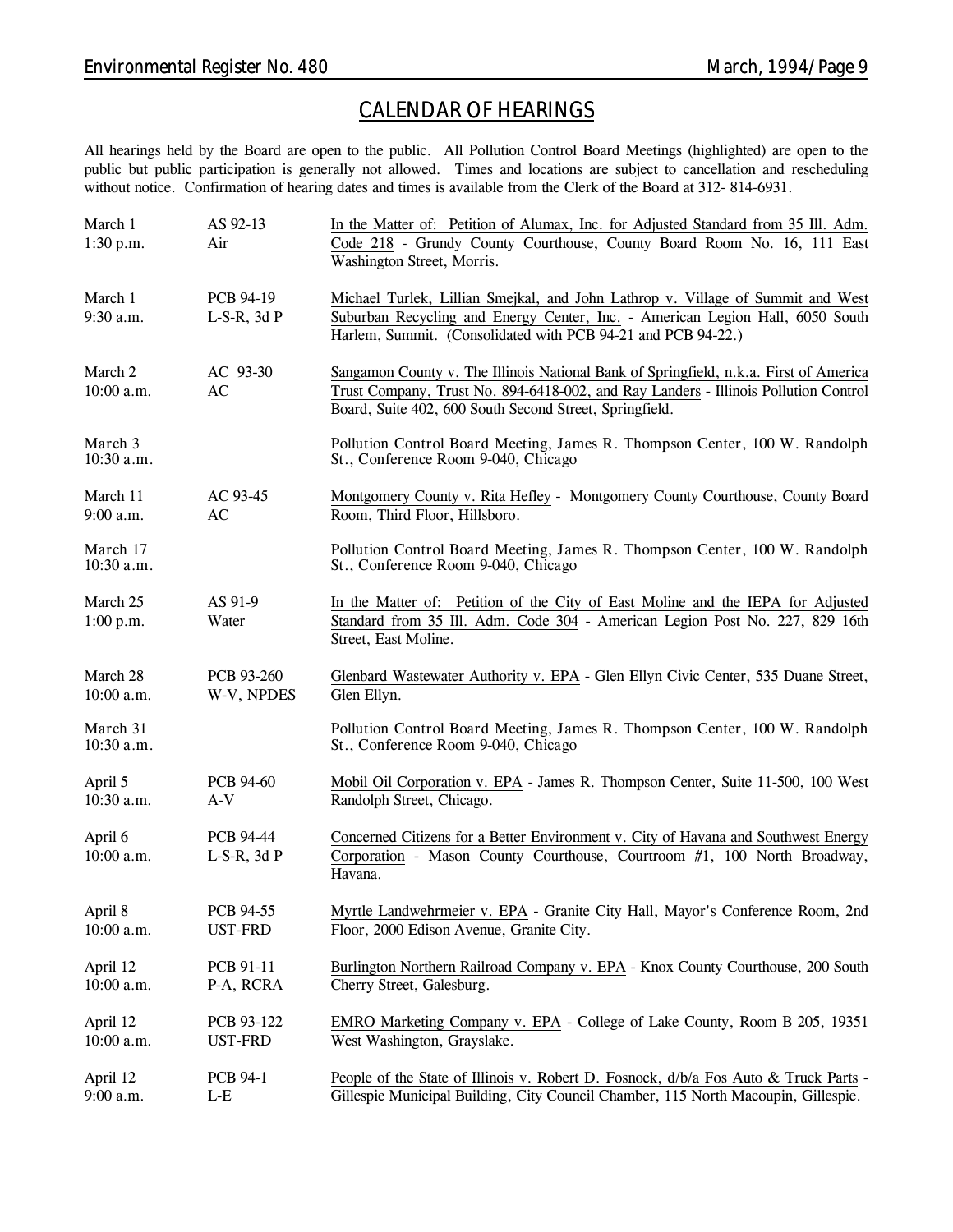| Page 10/ March, 1994     |                               | <b>Environmental Register No. 480</b>                                                                                                                                                                                                                                                                    |
|--------------------------|-------------------------------|----------------------------------------------------------------------------------------------------------------------------------------------------------------------------------------------------------------------------------------------------------------------------------------------------------|
| April 13<br>1:00 p.m.    | PCB 93-255<br><b>UST-FRD</b>  | Lindsay-Klein Chevrolet-Olds, Inc., d/b/a Chuck Lindsay Chevrolet-Olds, Inc. v.<br>Office of the Illinois State Fire Marshal - Whiteside County Sheriff's Department, Law<br>Enforcement Center, 400 North Cherry Street, Morrison.                                                                      |
| April 15<br>$10:00$ a.m. | PCB 94-61<br><b>UST-FRD</b>   | Produce Wagon, Inc. v. EPA - Illinois Pollution Control Board, Suite 402, 600 South<br>Second Street, Springfield.                                                                                                                                                                                       |
| April 15<br>$9:30$ a.m.  | R 93-29<br>R, Land            | In the Matter of: Regulation of Landscape Waste Compost Facilities, 35 Ill. Adm.<br>Code 830-832 - James R. Thompson Center, Room 9-040, 100 West Randolph Street,<br>Chicago.                                                                                                                           |
| April 19<br>$10:30$ a.m. | PCB 93-248<br>$L-E$           | People of the State of Illinois v. John Prior and Industrial Salvage, Inc. - Centralia City<br>Hall, Council Chambers, 222 South Poplar Street, Centralia.                                                                                                                                               |
| April 19<br>$10:00$ a.m. | PCB 93-261<br>$L-E$           | People of the State of Illinois v. Midwest Refinishing, Inc. and Kenneth Ruff - Social<br>Science Research Institute, Conference Room, 148 North Third Street, DeKalb.                                                                                                                                   |
| April 21<br>10:30 a.m.   |                               | Pollution Control Board Meeting, James R. Thompson Center, 100 W. Randolph<br>St., Conference Room 9-040, Chicago                                                                                                                                                                                        |
| April 21<br>$10:00$ a.m. | PCB 94-38<br><b>UST-FRD</b>   | Park District of Highland Park (Central Park Facility) v. Office of the Illinois State<br>Fire Marshal - Lake County Courthouse, County Board Assembly Room, 10th Floor,<br>18 North County Street, Waukegan.                                                                                            |
| April 22<br>$10:00$ a.m. | R 93-29<br>R, Land            | In the Matter of: Regulation of Landscape Waste Compost Facilities, 35 Ill. Adm.<br>Code 830-832 - Municipal Building, Third Floor, Council Chambers, Seventh and<br>Monroe Streets, Springfield.                                                                                                        |
| April 26<br>$10:00$ a.m. | PCB 94-51<br>$L-S-R$ , 3d $P$ | Rodney Nelson, III, M.D. v. Kane County, and Illinois Municipal Corporation, Kane<br>County Board as the Local Siting Authority, and Waste Management of Illinois, Inc.,<br>as Applicant - City of Geneva, City Hall, Council Chambers, 22 South First Street,<br>Geneva. (Consolidated with PCB 94-58.) |
| April 26<br>10:00 a.m.   | R 93-13<br>R, Water           | In the Matter of: Petition of General Motors Corporation to Amend 35 Ill. Adm. Code<br>303.322 (Site-Specific Regulation for Fluoride) - Danville City Hall, Council<br>Chambers, 402 North Hazel Street, Danville.                                                                                      |
| April 27<br>10:00 a.m.   | PCB 93-145<br>$A-E$           | People of the State of Illinois v. Monarch Asphalt Company - James R. Thompson<br>Center, Suite 11-500, 100 West Randolph Street, Chicago.                                                                                                                                                               |
| April 27<br>$10:00$ a.m. | R 94-2<br>R, Land             | In the Matter of Petroleum Leaking Underground Storage Tanks, 35 Ill. Adm. Code<br>732 - County Board Chambers, 200 South Ninth Street, 2nd Floor, Springfield.                                                                                                                                          |
| April 28<br>$10:00$ a.m. | PCB 93-145<br>$A-E$           | People of the State of Illinois v. Monarch Asphalt Company - James R. Thompson<br>Center, Suite 11-500, 100 West Randolph Street, Chicago.                                                                                                                                                               |
| April 28<br>$10:00$ a.m. | R 94-2<br>R, Land             | In the Matter of Petroleum Leaking Underground Storage Tanks, 35 Ill. Adm. Code<br>732 - County Board Chambers, 200 South Ninth Street, 2nd Floor, Springfield.                                                                                                                                          |
| April 29<br>$10:00$ a.m. | PCB 94-25<br><b>WWSE</b>      | Shell Oil Company v. County of DuPage and EPA - DuPage County Courthouse,<br>Court Room 2001, 505 North County Farm Road, Wheaton.                                                                                                                                                                       |
| May 5<br>10:30 a.m.      |                               | Pollution Control Board Meeting, James R. Thompson Center, 100 W. Randolph<br>St., Conference Room 9-040, Chicago                                                                                                                                                                                        |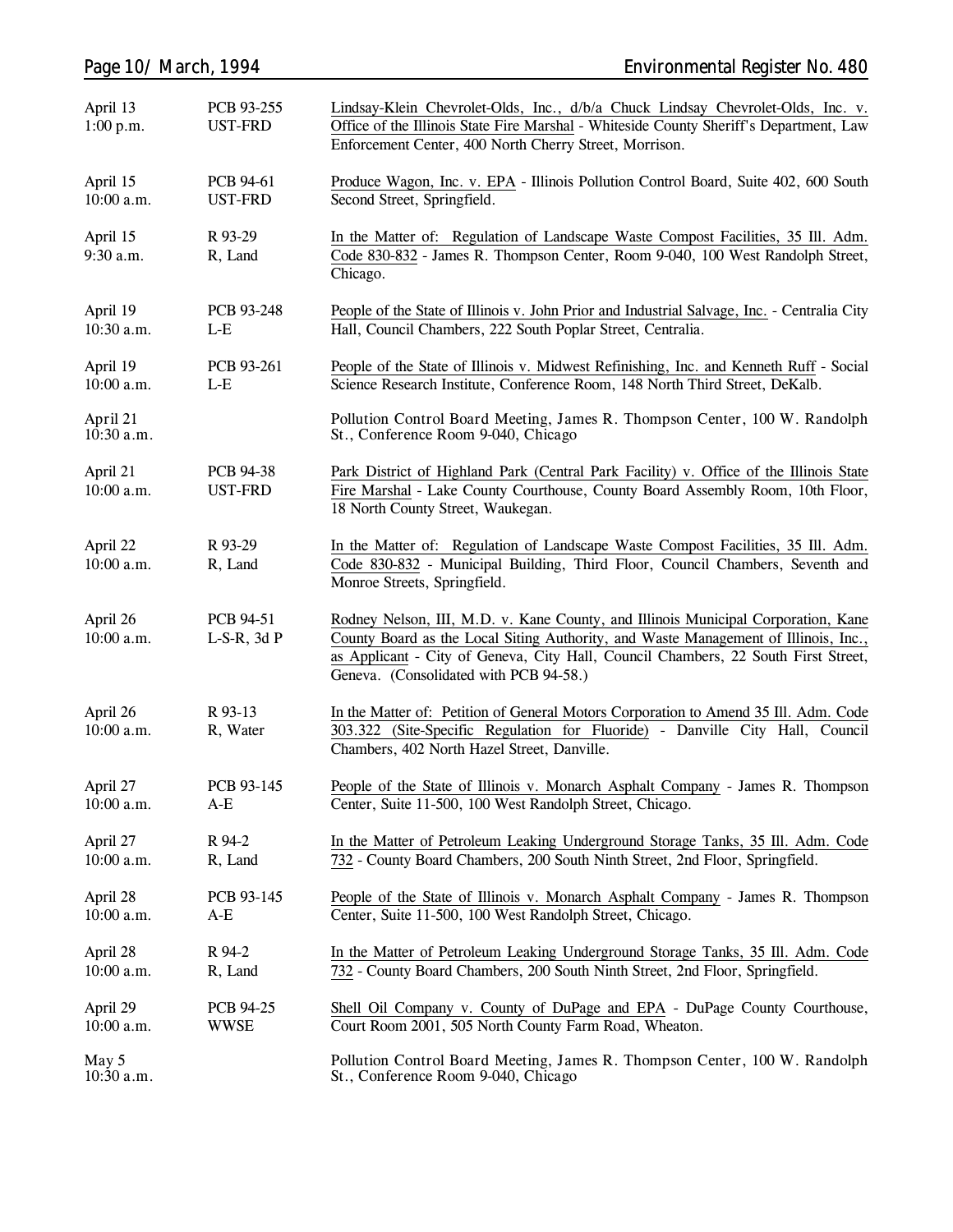# *Environmental Register No. 480 March, 1994/Page 11*

| May 5<br>10:00 a.m.          | AS 93-8<br>A-S, Water        | In the Matter of: Petition of AKZO Chemicals Inc. for an Adjusted Standard from 35<br>Ill. Adm. Code 302.208 and 304.105 (TDS, chlorides, sulfates, and boron) - Grundy<br>County Administrative Center, Board Room, 1320 Union Street, Morris. |
|------------------------------|------------------------------|-------------------------------------------------------------------------------------------------------------------------------------------------------------------------------------------------------------------------------------------------|
| May 5<br>$10:00$ a.m.        | PCB 93-128<br>P-A, RCRA      | National Coatings, Inc. v. EPA - Knox County Courthouse, Conference Room, 200<br>South Cherry Street, Glaesburg.                                                                                                                                |
| May 10<br>10:00 a.m.         | PCB 93-111<br><b>UST-FRD</b> | Bocker Chevrolet Company v. EPA - Freeport City Hall, Council Chambers, 230<br>West Stephenson Street, Freeport.                                                                                                                                |
| May 16<br>10:00 a.m.         | <b>PCB 94-26</b><br>P-A, Air | Marathon Oil Company v. EPA - Robinson Library, 606 North Jefferson Street,<br>Robinson.                                                                                                                                                        |
| May 16<br>10:00 a.m.         | PCB 94-27<br>$A-V$           | Marathon Oil Company v. EPA - Robinson Library, 606 North Jefferson Street,<br>Robinson.                                                                                                                                                        |
| May 19<br>10:30 a.m.         |                              | Pollution Control Board Meeting, James R. Thompson Center, 100 W. Randolph<br>St., Conference Room 9-040, Chicago                                                                                                                               |
| May 23<br>10:00 a.m.         | R 94-2<br>R, Land            | In the Matter of Petroleum Leaking Underground Storage Tanks, 35 Ill. Adm. Code<br>732 - James R. Thompson Center, Suite 9-040, 100 West Randolph Street, Chicago.                                                                              |
| May 24<br>$10:00$ a.m.       | R 94-2<br>R, Land            | In the Matter of Petroleum Leaking Underground Storage Tanks, 35 Ill. Adm. Code<br>732 - James R. Thompson Center, Suite 9-040, 100 West Randolph Street, Chicago.                                                                              |
| May 26<br>9:00 a.m.          | PCB 93-192<br>A-E, Citizens  | The Decatur Auto Auction, Inc. v. Macon County Farm Bureau, Inc., The Macon<br>County Fair Association, and the Macon County Horsemen's Association - Macon<br>County Building, Boardroom 504, 253 East Wood Street, Decatur.                   |
| June 2<br>10:30 a.m.         |                              | Pollution Control Board Meeting, James R. Thompson Center, 100 W. Randolph<br>St., Conference Room 9-040, Chicago                                                                                                                               |
| June 7<br>9:00 a.m.          | PCB 93-250<br>$A-E$          | People of the State of Illinois v. Clark Oil & Refining Corporation (Wood River<br>Refinery) - Alton City Hall, Council Chambers, 101 East Third Street, Alton.                                                                                 |
| June 9<br>9:00 a.m.          | PCB 93-250<br>$A-E$          | People of the State of Illinois v. Clark Oil & Refining Corporation (Blue Island<br>Refinery) - Meadows Golf Club of Blue Island, 2802 West 123d Street, Blue Island.                                                                           |
| June 23<br>$10:30$ a.m.      |                              | Pollution Control Board Meeting, James R. Thompson Center, 100 W. Randolph<br>St., Conference Room 9-040, Chicago                                                                                                                               |
| July 21<br>$10:30$ a.m.      |                              | Pollution Control Board Meeting, James R. Thompson Center, 100 W. Randolph<br>St., Conference Room 9-040, Chicago                                                                                                                               |
| August 11<br>$10:30$ a.m.    |                              | Pollution Control Board Meeting, James R. Thompson Center, 100 W. Randolph<br>St., Conference Room 9-040, Chicago                                                                                                                               |
| September 1<br>$10:30$ a.m.  |                              | Pollution Control Board Meeting, James R. Thompson Center, 100 W. Randolph<br>St., Conference Room 9-040, Chicago                                                                                                                               |
| Spetember 15<br>$10:30$ a.m. |                              | Pollution Control Board Meeting, James R. Thompson Center, 100 W. Randolph<br>St., Conference Room 9-040, Chicago                                                                                                                               |
| October 6<br>10:30 a.m.      |                              | Pollution Control Board Meeting, James R. Thompson Center, 100 W. Randolph<br>St., Conference Room 9-040, Chicago                                                                                                                               |
| October 20<br>10:30 a.m.     |                              | Pollution Control Board Meeting, James R. Thompson Center, 100 W. Randolph<br>St., Conference Room 9-040, Chicago                                                                                                                               |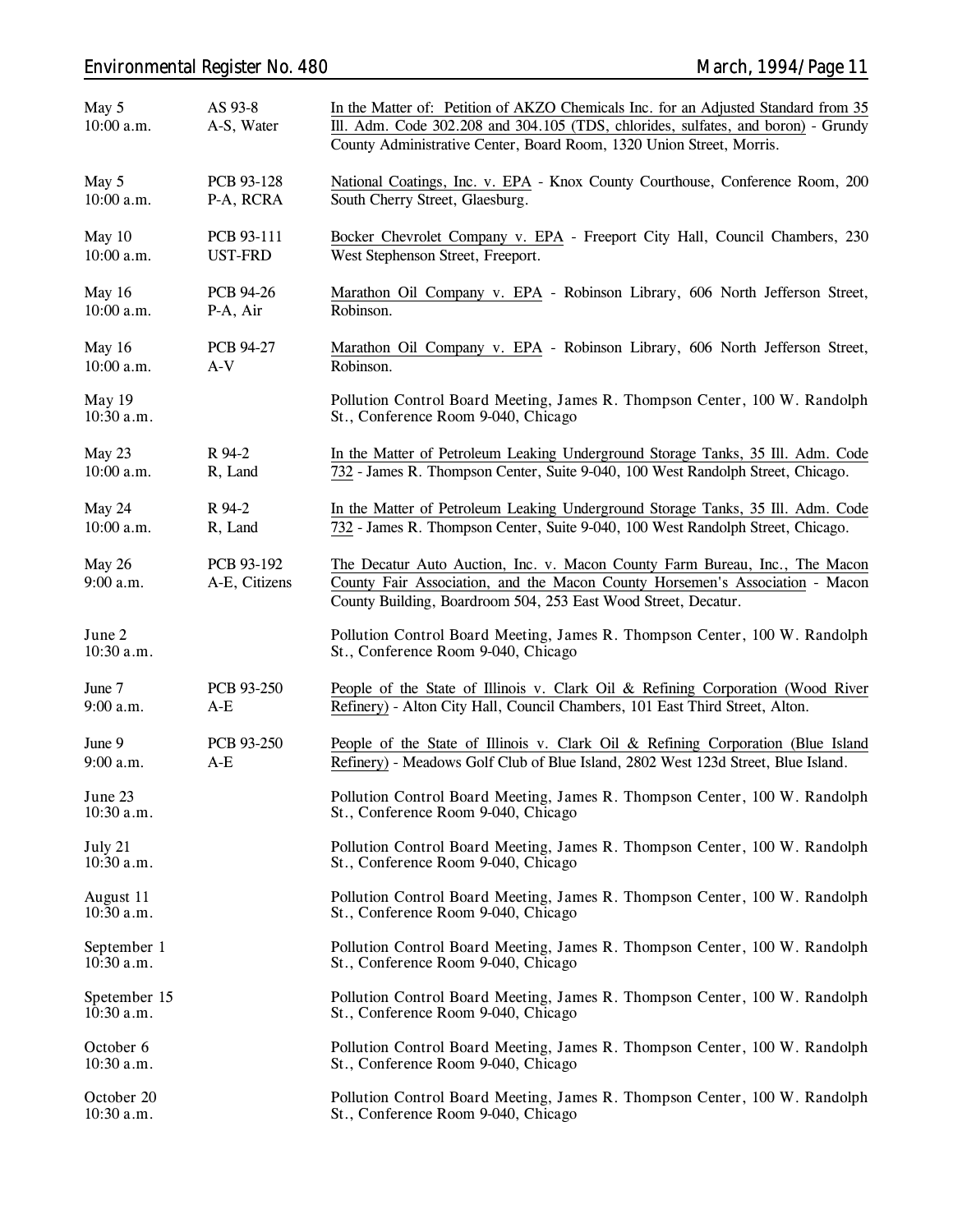| November 3   | Pollution Control Board Meeting, James R. Thompson Center, 100 W. Randolph |
|--------------|----------------------------------------------------------------------------|
| $10:30$ a.m. | St., Conference Room 9-040, Chicago                                        |
| December 1   | Pollution Control Board Meeting, James R. Thompson Center, 100 W. Randolph |
| $10:30$ a.m. | St., Conference Room 9-040, Chicago                                        |
| December 15  | Pollution Control Board Meeting, James R. Thompson Center, 100 W. Randolph |
| $10:30$ a.m. | St., Conference Room 9-040, Chicago                                        |
| January 12   | Pollution Control Board Meeting, James R. Thompson Center, 100 W. Randolph |
| $10:30$ a.m. | St., Conference Room 9-040, Chicago                                        |
| February 16  | Pollution Control Board Meeting, James R. Thompson Center, 100 W. Randolph |
| $10:30$ a.m. | St., Conference Room 9-040, Chicago                                        |
| March 16     | Pollution Control Board Meeting, James R. Thompson Center, 100 W. Randolph |
| $10:30$ a.m. | St., Conference Room 9-040, Chicago                                        |
| April 20     | Pollution Control Board Meeting, James R. Thompson Center, 100 W. Randolph |
| $10:30$ a.m. | St., Conference Room 9-040, Chicago                                        |
| May 18       | Pollution Control Board Meeting, James R. Thompson Center, 100 W. Randolph |
| $10:30$ a.m. | St., Conference Room 9-040, Chicago                                        |
| June 15      | Pollution Control Board Meeting, James R. Thompson Center, 100 W. Randolph |
| $10:30$ a.m. | St., Conference Room 9-040, Chicago                                        |

### **Calendar Code**

|                                         | A-CAdministrative Citation                         |
|-----------------------------------------|----------------------------------------------------|
|                                         |                                                    |
|                                         | A-SAdjusted Standard                               |
| Air Variance                            | CSOCombined Sewer Overflow Exception               |
| Groundwater                             | L-ELand Enforcement                                |
| <b>Landfill Siting Review</b>           | L-VLand Variance                                   |
| Noise Enforcement                       | N-VNoise Variance                                  |
| Permit Appeal                           | <b>PWS-EPublic Water Supply Enforcement</b>        |
| Public Water Supply Variance            | <b>RRegulatory Proceeding</b>                      |
| S02 Alternative Standards (35 ILL. ADM. | <b>SWH-ESpecial Waste Hauling Enforcement</b>      |
| CODE $302.211(f)$                       |                                                    |
| Special Waste Hauling Variance          | <b>TThermal Demonstration Rule</b>                 |
| <b>Tax Certifications</b>               | <b>T-STrade Secrets</b>                            |
| Underground Storage Tank Enforcement    | UST-FRDUnderground Storage Tank Fund Reimbursement |
|                                         | Determination                                      |
| Water Enforcement                       | W-VWater Variance                                  |
| Water-Well Setback Exception            |                                                    |
|                                         | Third Party Action<br>Air Enforcement              |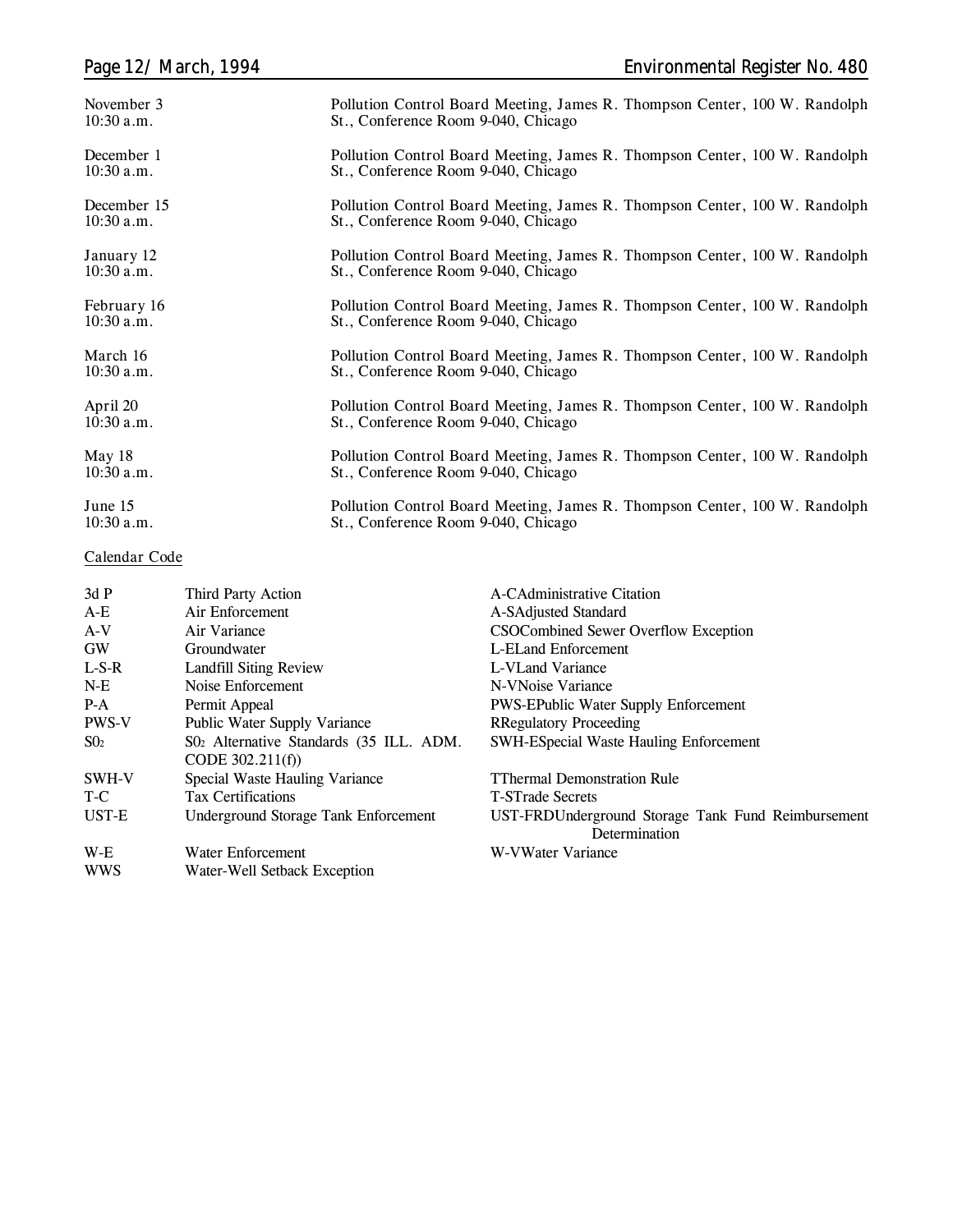#### **ENVIRONMENTAL INFORMATION SERVICES AVAILABLE FROM THE BOARD**

**The Board has the following information available:**

- **POLLUTION CONTROL BOARD ELECTRONIC BULLETIN BOARD SYSTEM (BBS).** The Pollution Control Board operates an electronic BBS at 312-814-1590. The BBS is available 24 hours a day, 7 days a week, to anyone with access to a computer and a modem - there is no charge for access to the BBS. The best communications settings are 8 data bits (or data length 8), no parity (or parity  $=$  none) and 1 stop bit, i.e., 8-N-1. The best terminal emulation is ANSI-BBS or just ANSI. The BBS contains Board Agendas, Environmental Registers, Annual Reports, and various documents about the Board. You may download these documents to your computer. For additional information contact Don Brown at the Board Offices 312-814-3461.
- **SUBSCRIPTION SERVICE OF BOARD OPINIONS AND ORDERS.** The subscription service comprises all the Opinions and Orders issued by the Pollution Control Board in a fiscal year (July 1 through June 30). The Board meets approximately twice monthly in order to issue Opinions and Orders. Usually no later than the end of each month, a volume is issued containing the Opinions and Orders of the Board from the preceding month.

**HARD COPIES OF BOARD OPINIONS AND ORDERS FOR FISCAL YEAR 1993** (July 1, 1992 through June 30, 1993) **ARE AVAILABLE FOR IMMEDIATE DELIVERY.** The cost is \$350.00 per set.

Two formats are offered starting July 1 of last year (FY93): a hard paper copy for \$350.00 per year and an electronic version for \$275.00 per year. The electronic version will consist of Opinions and Orders in the WordPerfect 5.1 format on either 3.5" or 5.25" inch diskettes. The electronic format will allow for word searches and other useful tools provided by the WordPerfect software.

When ordering, please specify the choice of either the hard copy or electronic version. If ordering the electronic version, please specify 3.5" or 5.25" diskettes.

#### **SUBSCRIPTION SERVICE FOR BOARD OPINIONS AND ORDERS**

Enclosed is a check in the amount of **and payable to the Illinois Pollution Control Board for the** subscription service to the Board's opinions and orders.

(FY92 available in hard copy only). Address\_\_\_\_\_\_\_\_\_\_\_\_\_\_\_\_\_\_\_\_\_\_\_\_\_\_\_\_\_\_\_\_\_\_\_\_\_\_\_\_\_\_\_\_\_\_\_\_

City/State/Zip **Hard Copy** 

Hard Copy Cost per FY: \$350.00 Electronic Copy Electronic Copy Cost for FY93: \$275.00

Please send to:(5.25" 1.2 MB or 3.5" 1.44 MB) Joseph D'Alessandro Illinois Pollution Control Board 100 W. Randolph St., Ste. 11-500 Chicago, IL 60601

Name The Contract of the Contract of the Contract of the Contract of the Contract of the Contract of the Contract of the Contract of the Contract of the Contract of the Contract of the Contract of the Contract of the Contr

Disk Size